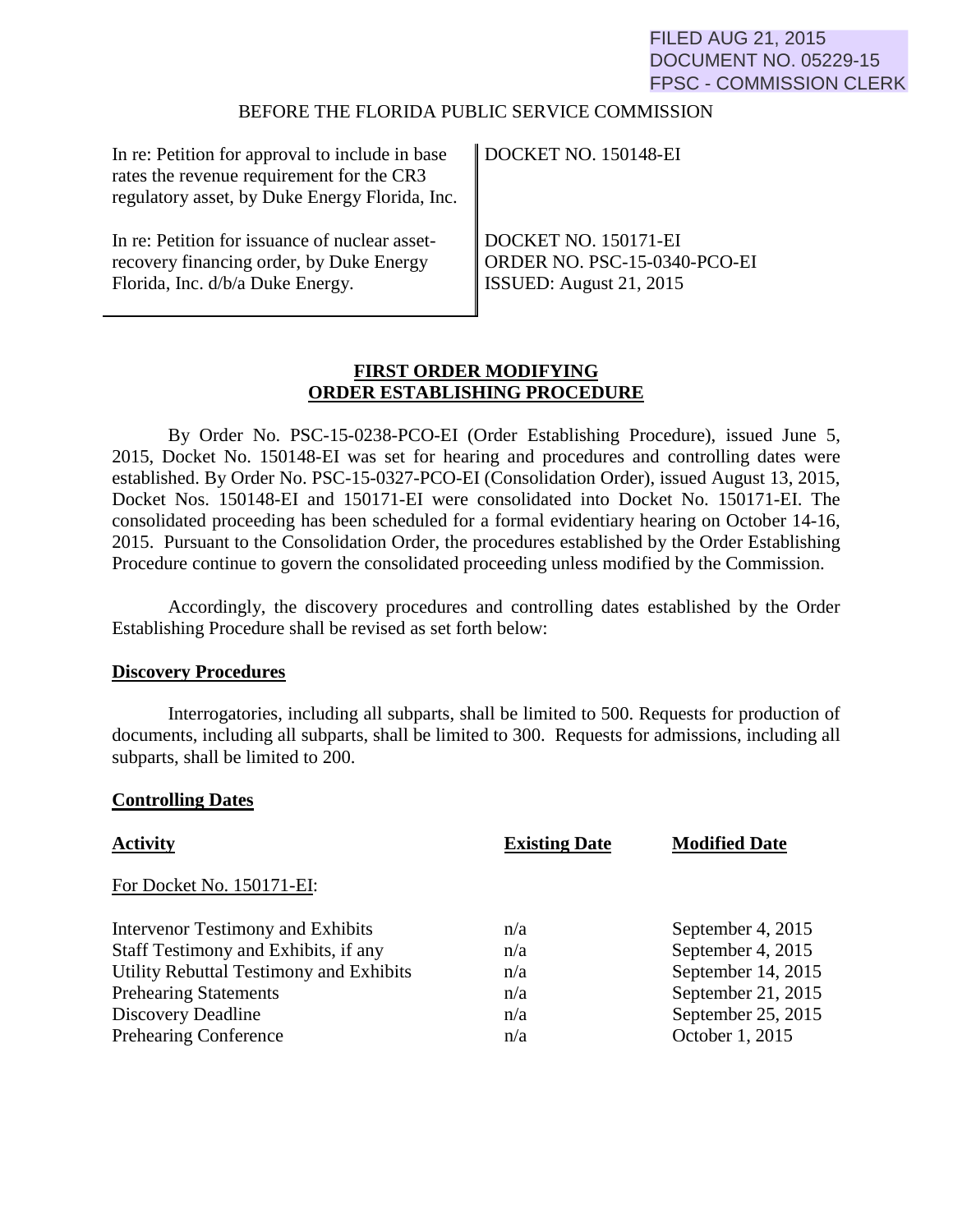### ORDER NO. PSC-15-0340-PCO-EI DOCKET NOS. 150148-EI. 150171-EI PAGE 2

#### **Activity**

Existing Date Modified Date

For Docket No. 150148-EI:

| Prehearing Statements | September 14, 2015 September 21, 2015 |  |
|-----------------------|---------------------------------------|--|
| Discovery Deadline    | September 21, 2015 September 25, 2015 |  |
| Prehearing Conference | September 24, 2015 October 1, 2015    |  |

All other dates in the Order Establishing Procedure shall remain the same.

Based upon the foregoing, it is

ORDERED by Commissioner Ronald A. Bris6, as Prehearing Officer, that the discovery procedures and controlling dates established in Order No. PSC-15-0238-PCO-EI are modified as set forth in this Order. It is further

ORDERED that Order No. PSC-15-0238-PCO-EI is reaffirmed in all other respects.

of August , 2015 By ORDER of Commissioner Ronald A. Brisé, as Prehearing Officer, this 21st day

RONALD A BRISE

Commissioner and Prehearing Officer Florida Public Service Commission 2540 Shumard Oak Boulevard Tallahassee, Florida 32399 (8s0) 413-6770 www.floridapsc.com

Copies furnished: A copy of this document is provided to the parties of record at the time of issuance and, if applicable, interested persons.

RG